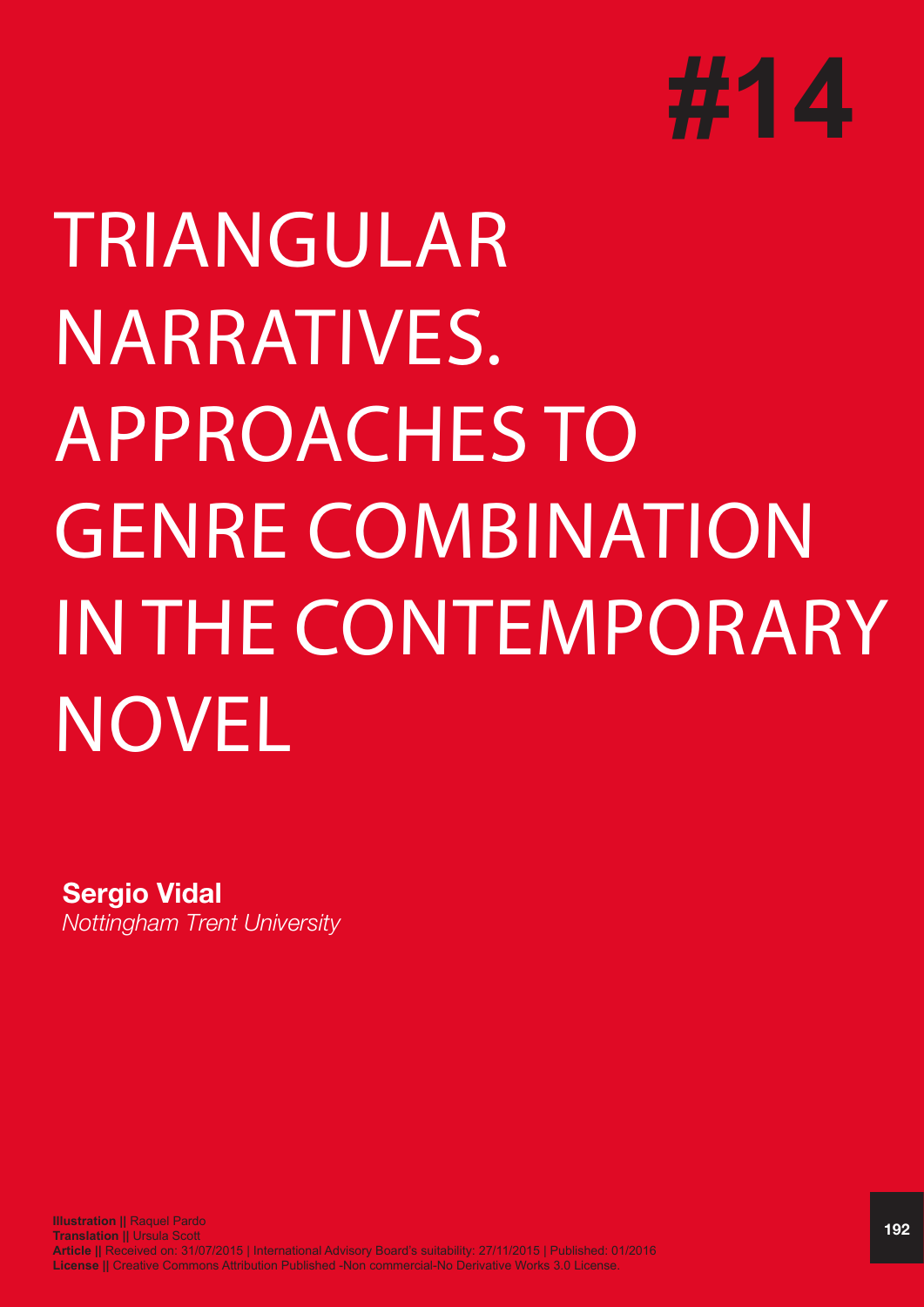



**Abstract ||** In this article I explore the notion of narrative triangles (the fusion of three different genres) through the study of two important contemporary works: *Anatomía de un instante*, by Javier Cercas, and the French novel *HHhH*, by Laurent Binet. I show how contemporary writers are creating a specific type of novel through the combination of different narrative genres, each of which potentially keeps its original function as, in these particular cases, a novel, a historiographical work and an essay.

**Keywords ||** Contemporary Narrative | Genre Theory | Interdiscursivity | Hybridization | Javier Cercas | Laurent Binet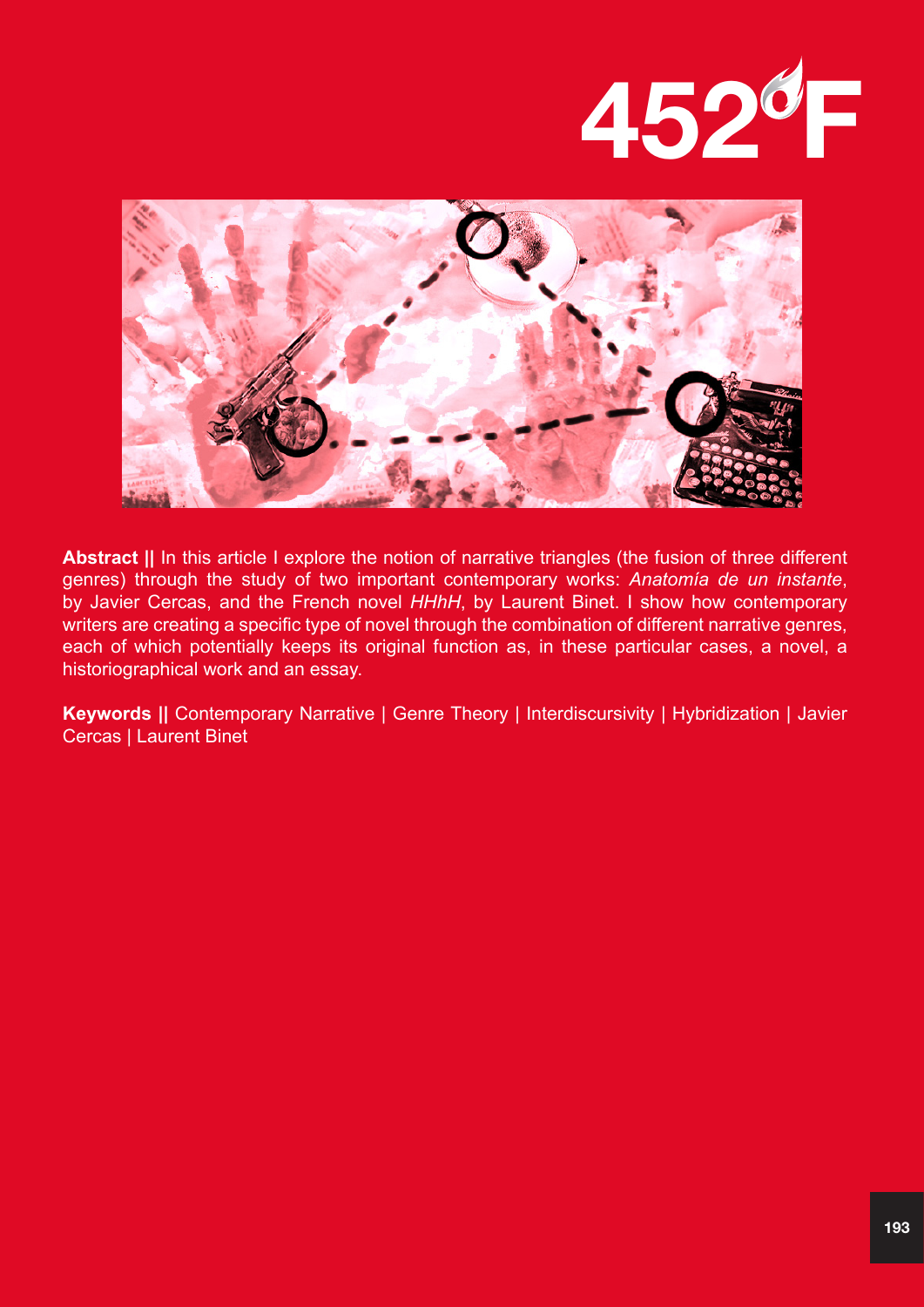## **0. Narrative genres in combination**

The classic postulation which argued that literary genres differed completely from one another and ought to remain separate, that is to say, without merging, has less relevance today than ever before. It could even be stated that, of all the mechanisms that play a part in literary change, the phenomenon of genre combination is the one that has altered the structure of genres most over the course of the  $20<sup>th</sup>$  and  $21<sup>st</sup>$  centuries. In this sense, although it is true that the most significant transformation of the canon is thanks to the Avant-guard, and that the present boom of genre fusion is linked to the globalizing phenomena of recent decades, it is worth paying attention to other transitions to which that first Aristotelian classification has been subject over the centuries and to its alterations (Frye, 1957; Fowler, 1982; Todorov, 1990; Wellek and Warren, 2009), even during periods of major adherence to the classical legacy, in order to explain certain contemporary literary phenomena. In the sphere of narrative, and more precisely, in the context of respecting genre purity, one of the fundamental works in the study of literary combination came to light: *The Life and Opinions of Tristram Shandy, Gentleman* (1759-1767) by Laurence Sterne.

In *Tristram Shandy*, the autobiographical genre seems to prevail from the start, with a first person narrator who begins by relating his birth. This initial experiment dissolves as the storyline gradually vanishes, so that the narration flows without any obvious order or direction via those "opinions" which, in certain passages, maintain a narrow relation to the essay. Sterne avoids genre unity, instead creating a discourse that leaps from autobiography to essay, from sermon to travel account, and even makes use of passages that surpass the limits of literary canon, such as, for example, the announcement in which the narrator puts a dedication up for sale in case any reader were interested in having his name inscribed on future editions of the work (Chapter 9, Book I). This Rabelaisian style humour and lack of respect for the literary conventions of Cervantine influence earned him much negative criticism. In fact, many of his contemporaries predicted a short life for Sterne's work due to its exceeding strangeness. Today it can be confirmed that those voices were wrong. There are some who have even noted that the novel reached its maturity with works such as *Tristram Shandy* after having received nourishment from genres such as epistolary, diary, travel log, memoir, comedy, epic and romance (Wellek and Warren, 2009; 278). Despite the work having being conceived during a century clinging to the distinction and separation of genres, combination was already (because it had always been) one of the principal driving forces of change in the literary system (Todorov, 1990: 15). By following untethered from the classical triad, that necessity which existed to create a kind of mixed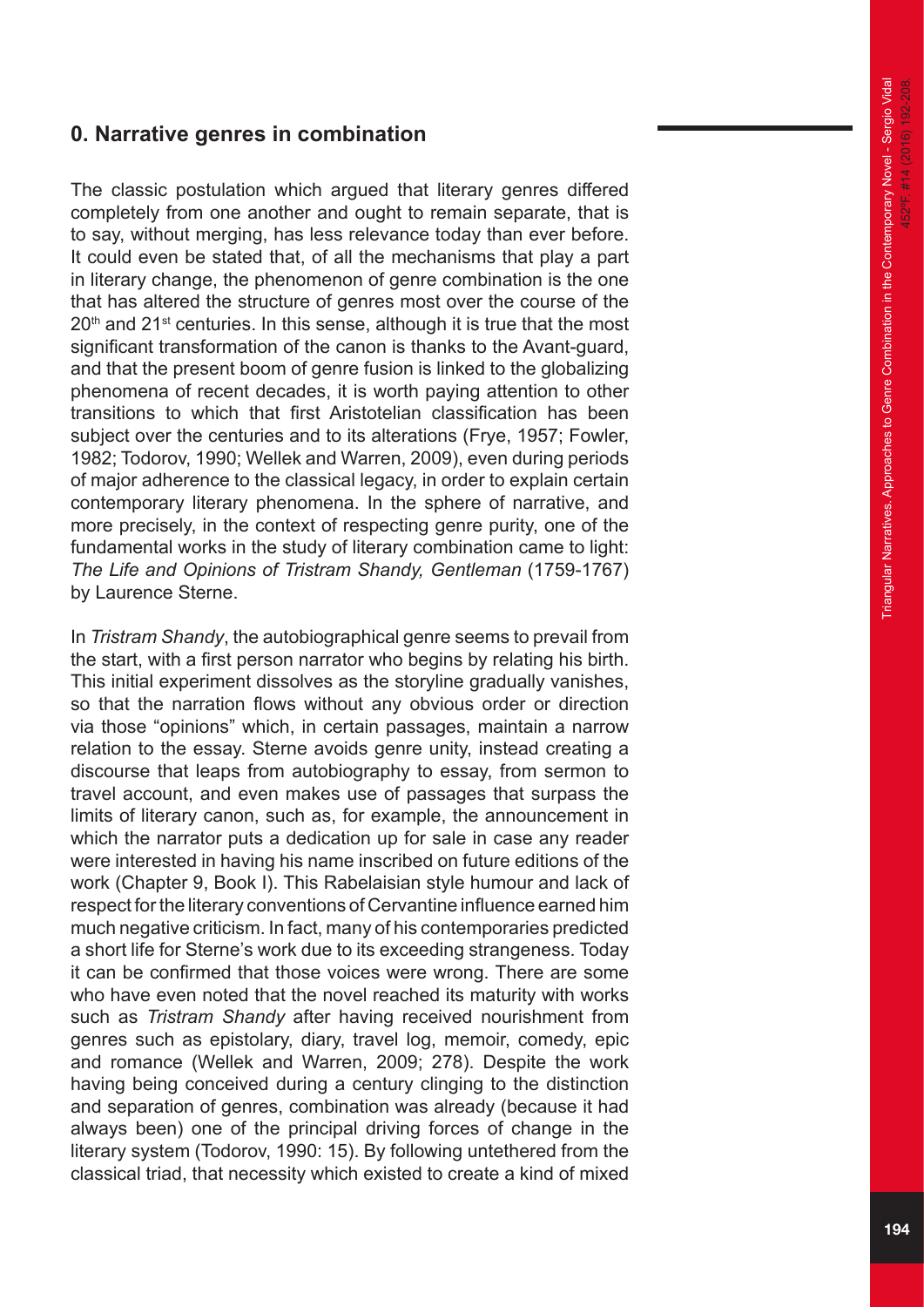genre in which all literary output could converge (Segre, 1985: 280) was supremely expressed in a work like *Tristram Shandy*.

However, it would be necessary to wait until the coming of romanticism for the novel to become established as a genre. Along with the  $19<sup>th</sup>$ century model came a new feature, which, as Goytisolo (2013: 99) noted, was decisive in the subsequent development of the genre: the objective technique of the story, that is to say, the distance of the narrator in relation to events and characters. So now there was an objective narrator, plausible, who grew and ended up being imperative, almost paradoxically, in a context characterised by the emergence of the testimonial genres. But if the  $19<sup>th</sup>$  century novel established the objective point of view in the story, the complex interdiscursive network that had taken shape in Sterne's work would represent a no less important antecedent to the evolution of the novel during the  $20<sup>th</sup>$ century: that broken narrative laid the foundation for the digression onto which the base of interior monologue would settle. Just as the type of novel exemplified by Flaubert's *Madame Bovary* (1856) does not endure, even today, merely due to an imitation of objective point of view, but rather due to the existence of a structural model thoroughly assimilated as much by authors as by readers, the kind of narration in *Tristram Shandy* enjoys relevance not only because it established narrative digression, but also due to the presence of a model in which the writers have gone on finding numerous possibilities of narrative constructions. In other words, searching out alternatives to the 19<sup>th</sup> century model, the authors of the  $20<sup>th</sup>$  century look once more to a century that clung to the classical division of genres, the 18<sup>th</sup> century, in order to take as their example an interdiscursive, transgenre and interdisciplinary character work (Albaladejo, 2005; 2012). Though it was unappreciated by the more conservative criticism of the era and even alienated by two immediate precedents – *Pamela* (1741) by Samuel Richardson and *Tom Jones* (1749) by Henry Fielding, *Tristram Shandy* would remain at the base of transcendental works in the modern narrative, as was the case with Joyce's *Ulysses* (1922). We can concur with Goytisolo that the style of novel featuring a highly subjective component, characterised by the use of internal monologue, was prevailing over the objective novel, constructed by means of an omniscient narrator, at least until the second half of the last century. From this point another kind of novel began to develop that would transform the panorama of narrative genres by recuperating the realist technique that remained the narrative basis of the non-fiction novel, and did so by the hand of American New Journalism. By merging with reportage, the 19<sup>th</sup> century model found in the journalistic genres a transcendental position. It is certain that the way had been paved as much by the realist model as by the multiple possibilities already demonstrated by certain narrative genres in combination. However, a work such as Truman Capote's *In Cold Blood* (1966) brought with it a nuance that defied the barriers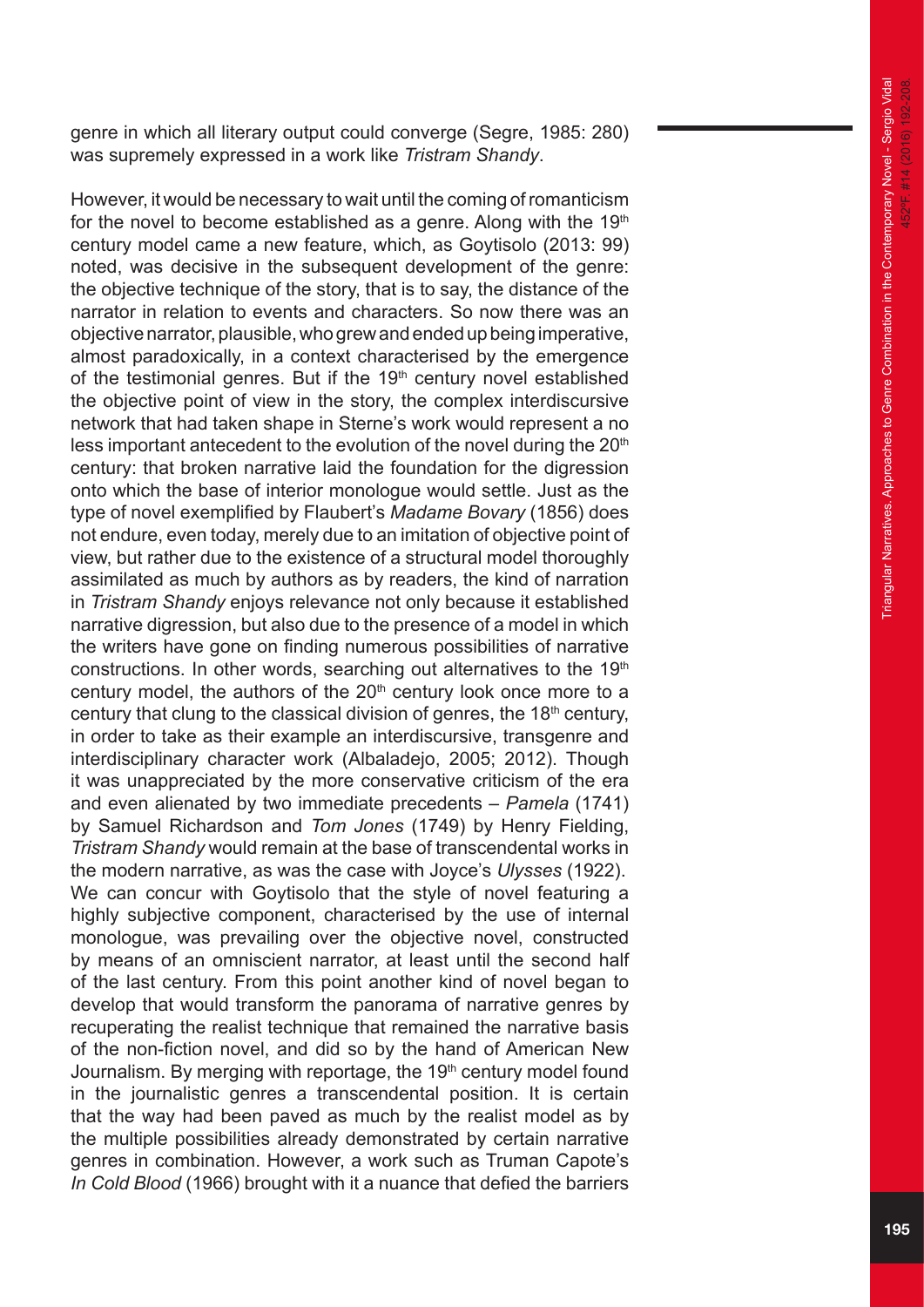of the literary canon. It made way for a type of novel that, thanks to its interdiscursive, transgenre and interdisciplinary condition, fulfilled a simultaneous function in another genre paradigm: the journalistic genres. As Tom Wolf wrote, those journalists wanted to do something that would be on a par with the great writers, they wanted to leave works for posterity (Wolf, 1973: 21-22). In the process of working towards their purpose, they perfected an aspect of combination: the novel ceased to be understood as an integrated sum of literary forms or genres with a subsidiary or metaliterary function within the text, as was the case in *Tristram Shandy*, *Pamela*, *The Magic Mountain*  (1924) by Thomas Mann, *The Man Without Qualities* (1940) by Robert Musil or *Pale Fire* (1962) by Nabokov. The novel had acquired the capacity to be read and still maintain the functions socially assigned to each of its genres in combination.

In a close parallel, the 1970s saw a resurgence of the autobiographical genre, which, in combination with the novel, marked the birth of a model that was similarly decisive in the study of combination in contemporary narrative: autofiction – a term coined by Serge Doubrovsky to describe the genre of his novel *Fils* (1977). This combination of truth and autobiographical fiction would separate from autobiography and fictional memoirs through the integration of author, narrator and character in a single narrative instance (Alberca, 2007). And so definitively leaving behind the narrative masks (such as that used by Sterne), and modernising that expression without precedent of Montaigne's, who, in giving his opinion on certain subjects, confirmed he was speaking solely of himself (Frame, 2003: xvii), the incorporation of the figure of the author into the text benefitted a combination of essay and novel. This would subsequently extend to the non-fiction novel, opening the way, as we shall explore next, to the treatment of historical subjects without for a moment abandoning the sphere of literature.

## **1. Triangular narratives. Historiography, essay and novel**

If the writers of *New Journalism* wished to deal with reality by making use of the techniques of realist fiction, contemporary novelists would equally explore present reality as much as historic, while also respecting the premises of the genres in combination. As well as the bidirectional models of novel and reportage, novel and essay or novel and autobiography, there exist other examples of works which illustrate a tendency towards a tridirectional model. Also of an interdiscursive, transgenre and interdisciplinary character, the respective functions of the genres which form this model actively coexist, allowing for a reading that flows between each genre without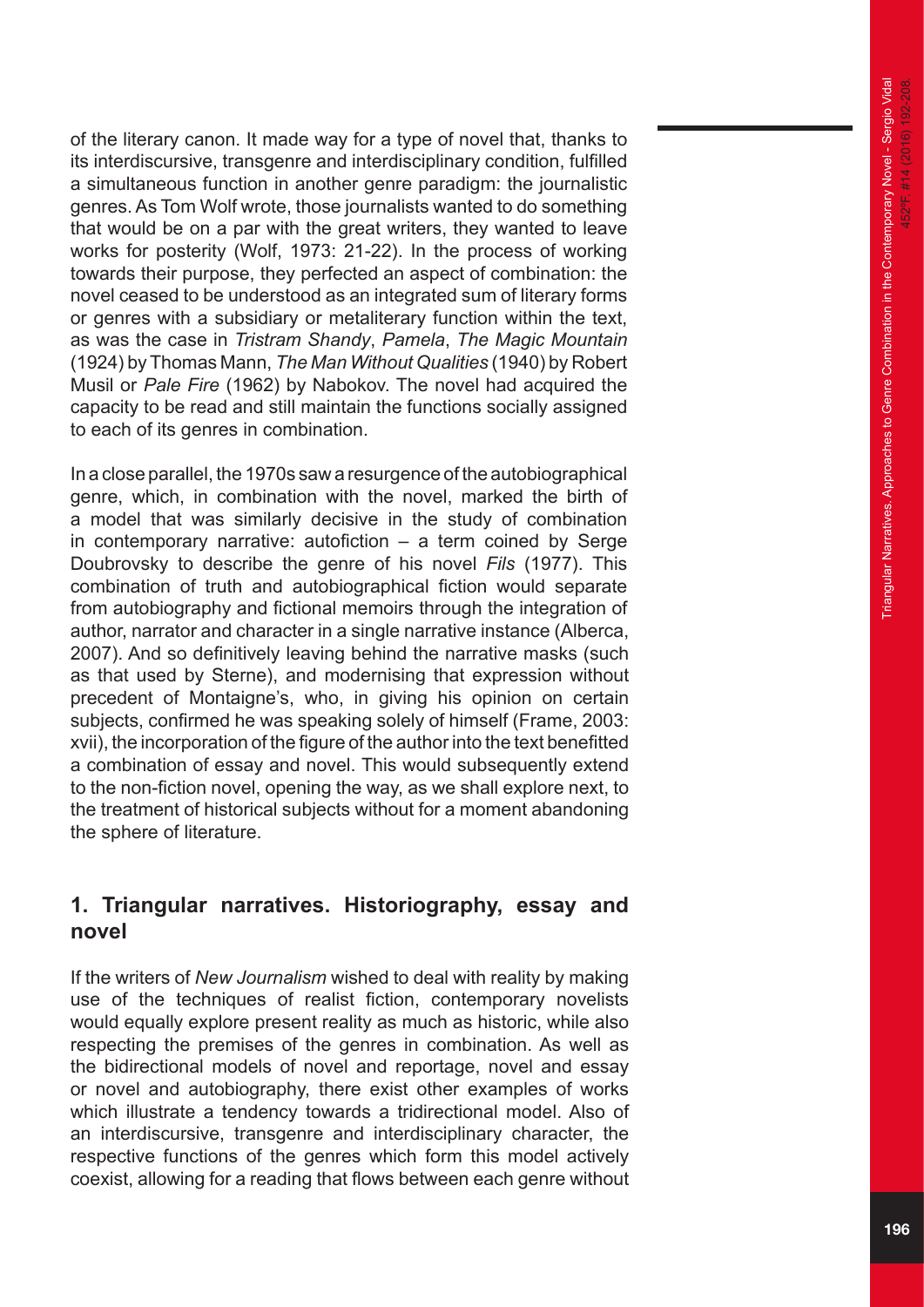any of them completely vanishing in favour of another. In this sense, compared with models of combination constructed through forms, in which the novel absorbs and incorporates the other discourses cancelling their original function (as happens with the combination of notes that follow the poem in *Pale Fire* or even the text itself of *Bartleby y compañía*, by Enrique Vila-Matas), these triangular narratives respond to a model of hybrid combination in which the functions socially assigned to each of its genres are conserved by incorporating certain discursive features that allow the text to be read according to the precepts of each of the genres from which it is formed.

In order to explore these limits and transitions in contemporary narrative, this paper will analyse the works *Anatomía de un instante* (2009; from now on, *Anatomía*) by Javier Cercas and *HHhH* (2010) by Laurent Binet, in which both authors explore two matters of an historical nature while avoiding the use of fiction. A combination of the historiographical, essay and novel forms, along with a subtle technical play of first person narrative, will call into question the idea of subjective valuation that inevitably exists as the basis of any kind of narrative text, including those of historiographical character (Hayden White, 1980: 27). In both works, the first person narrator not only represents the figure of the author, but also corresponds willingly with him and incorporates itself into the story as its own character. Unlike autofiction, this triple narrative instance (author, narrator and character) will not now be a protagonist of the historical plot, thereby avoiding a subjective approximation, but will instead participate in it, fundamentally connecting its role to analysis and argument. In these triangular narratives one genre assumes dominance, the novel in *HHhH*, and the chronicle in *Anatomía*. They respectively occupy the upper apex of each work, but in the transitions from one genre to another, the reader has the sensation that the novel has shifted to a lower vertex and that the essay has moved into the foreground to establish itself further on in the sphere of historiography.

If autofiction had already combined autobiographical fiction and reality with essay, the works of Cercas and Binet present a series of common characteristics that highlight the impact of a new novelistic model. Though neither belong in the genre of the historical novel, both fully submerge themselves in the most real and documented history. The historical events no longer represent a background, context or pretext, inhabited by characters who manipulate the effect of fiction, but rather the narrative treatment makes both works move away considerably from the historical novel: accounts and characters become objects of investigation and interpretation. In fact, the two arrange their narrative core along similar lines: the presence of a character of historical significance linked to a concrete incident in his life. On the one hand, Adolfo Suárez, the first democratically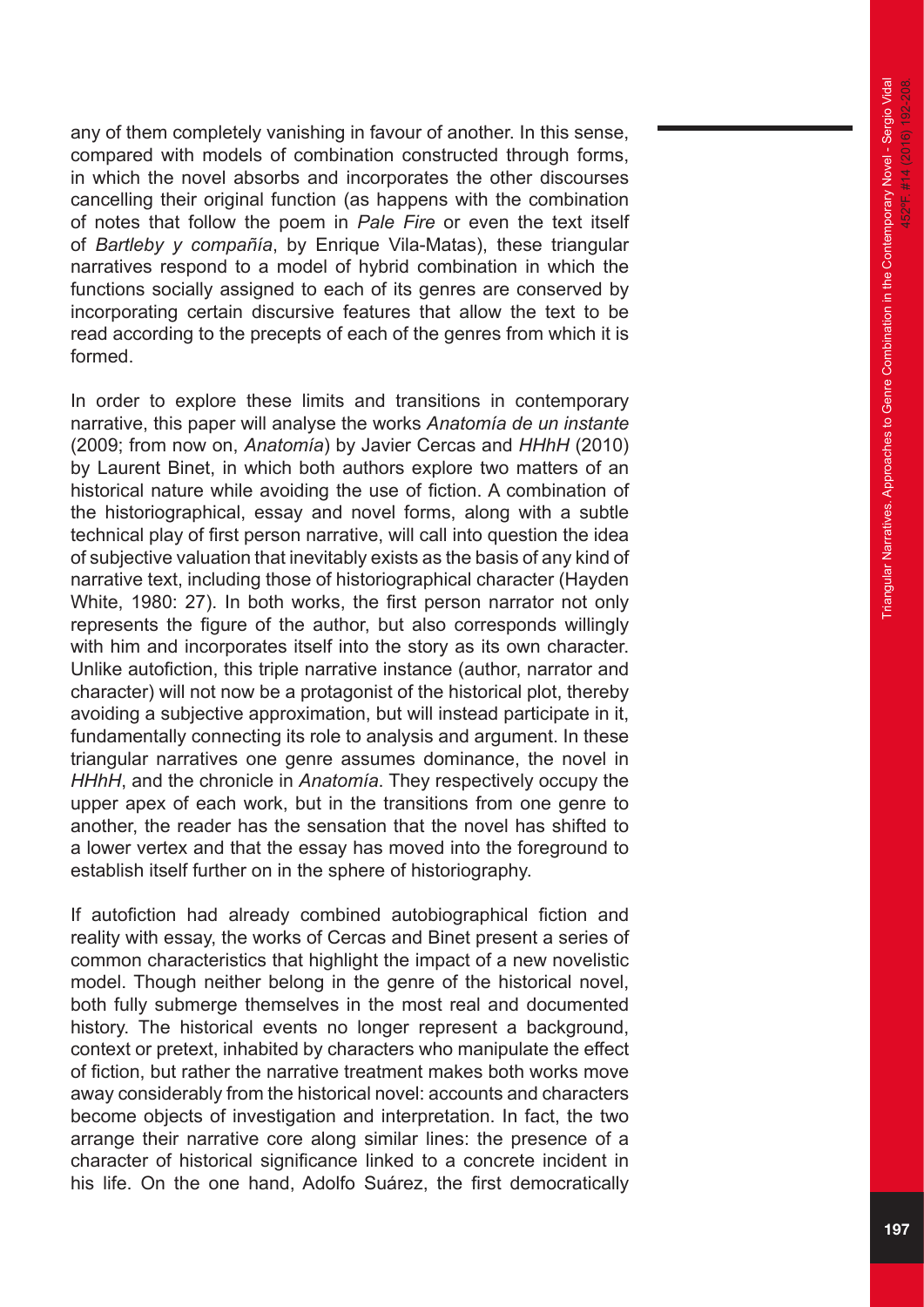elected Spanish prime minister of the post-Franco era, and on the other, Reinhard Heydrich, chief of the Gestapo during the forging and expansion of the Third Reich. The first is narratively linked with the coup d'état of the lieutenant colonel Antonio Tejero. The second to the military operation that brought Heydrich's life to an early end: Operation Anthropoid. Neither of the two works actually constitutes a biography of its characters. In fact, the characterisation of both is more of an approach at developing the novelistic character, but both extend from analysis and reconstruction as much of Suárez as of Heydrich and of all those secondary characters who are going to accompany them in their respective adventures. Through them, the plot will take shape without the characterisation of any of the figures appearing to be connected to fiction, despite which both authors will weigh the importance of that choice in the opening discourse of the work. Another aspect that *HHhH* and *Anatomía* have in common is the intention of approximation on the part of the narrator to the events through similar narrative strategies: investigation, analyses of sources, contradictions or even personal recollections. The addition of this mix of personal notes and references to the process of investigation means that both works navigate towards a type of genre that maintains links with what has been considered a novelistic subgenre (Fowler, 1982), the *work in progress*, understood as the story that is gradually being constructed at the same time its plot progresses, and which, in these two works, is surpassed thanks to its essay style features. It is worth emphasising that *Anatomía* and *HHhH* won prizes in 2010, the Premio Nacional de Narrativa and the Goncourt award respectively, recognising to some degree the acceptance of the narrative model they represent.

#### **1.1** *Anatomía de un instante*

The work of Javier Cercas revisits one of the transcendental incidents of recent Spanish history: the storming of the Congress of Deputies during the vote to elect Calvo Sotelo as prime minister, and the failed coup d'état in which Tejero played a leading role. The moment that the author dissects is that in which the shots fly over the heads of the attendees while Adolf Suárez remains in his seat. It deals with a gesture that in turn generates numerous other gestures serving to join characters and plots to a work full of sources, threads, hypotheses, propositions and narration:

> Dice Borges que «cualquier destino, por largo y complicado que sea, consta en realidad de un solo momento: el momento en el que el hombre sabe para siempre quién es». Viendo aquel 23 de febrero a Adolfo Suárez sentado en su escaño mientras zumbaban a su alrededor las balas en el hemiciclo desierto, me pregunté si en ese momento Suárez había sabido para siempre quién era y qué significado encerraba aquella imagen remota, suponiendo que encerrase alguno. Esta doble pregunta no me abandonó durante los días siguientes, y para intentar contestarla ―o mejor dicho: para intentar formularla con precisión― decidí escribir una novela. (Cercas, 2010: 18)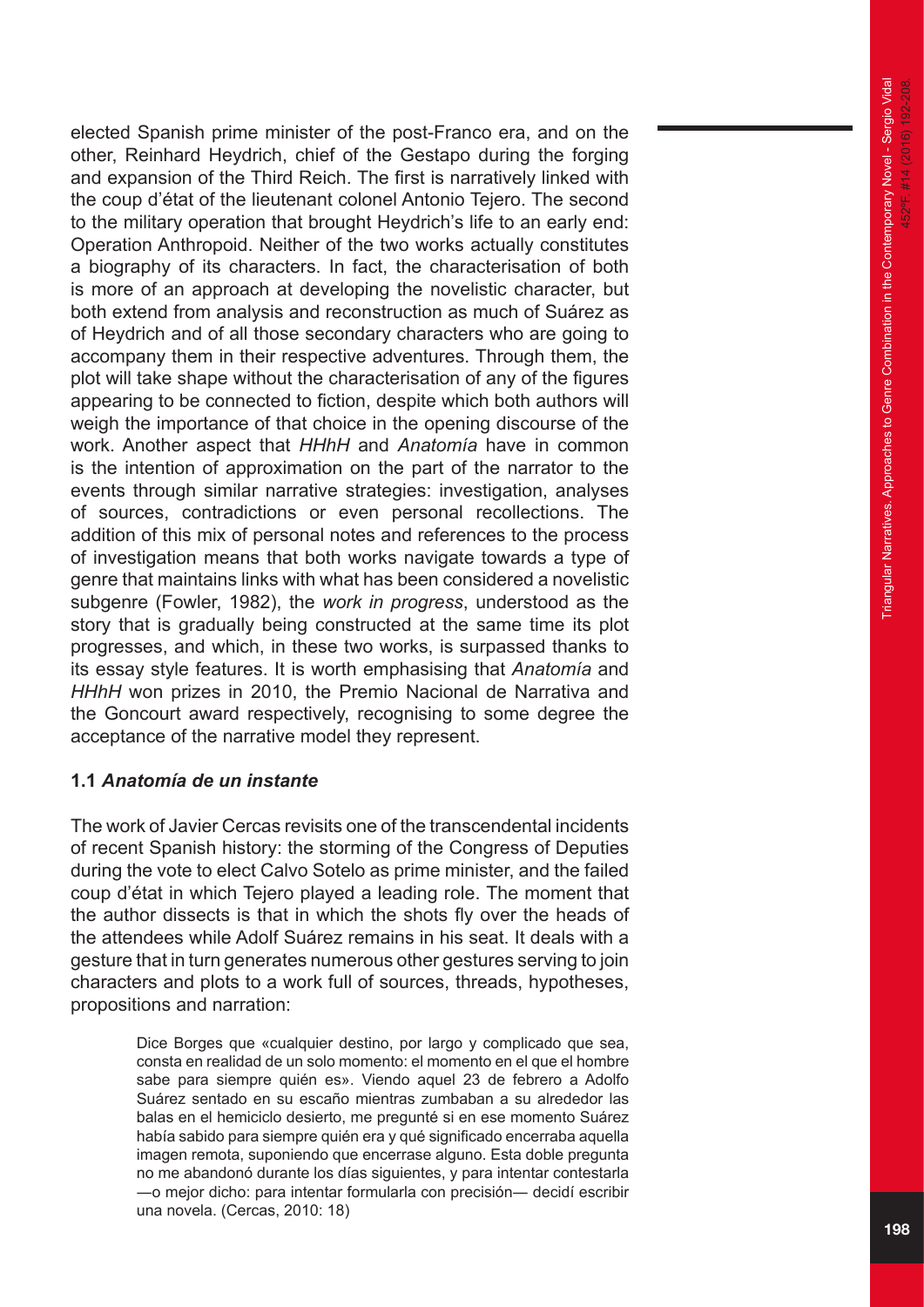But that novel will never arrive in the hands of the reader: it will fail, as the author explains, because after having written a first draft, he arrived at the conclusion that a novel about 23-F required detailed research that, no sooner begun, made him understand that the reality of the coup imposed itself on any type of fiction based on it. Consequently, what results is a book that arises from the failure of a novel and that, without being a 'historical novel', does not actually refuse to be read as such and, despite the story being constructed by means of the truth of the facts and characters, neither does it refuse being read as a novel. Such is the author's approach and this is how he establishes things in the first pages of the book, during the introductory chapter entitled, 'Epílogo para una novela'. In said epilogue the author links the notions of reality and irreality as much with the television as with the recording of the coup d'état, as well as to the narrative basis of what the author had already referred to as 'relato real' (Cercas, 2000: 16). Subsequently, by incorporating the essay of ideas, the causes and consequences of the coup will be analysed allowing the text to be read, additionally, as a kind of historical chronicle.

The transition from this introductory epilogue to the first section of the work, entitled 'La placenta del golpe', illustrates the transition from one genre to another. The 'I' that permeates the start of the work and relates its tribulations at the time of writing a novel gives way to a character who will take up the study carried out by this narrative instance in the first person: "El gesto de Suárez es un gesto que significa, aunque no sepamos exactamente qué significa" (Cercas, 2010: 34); and who after outlining the various hypotheses about this 'gesture, introduces the historical account in search of responses:

> Es verdad que durante el otoño y el invierno de 1980 la clase dirigente española se ha entregado a una serie de extrañas maniobras políticas con el objetivo de derribar del gobierno a Adolfo Suárez, pero solo es verdad en parte que el asalto al Congreso y el golpe militar sean resultado de esa confabulación universal. (Cercas, 2010: 39)

Note also that the central body of *Anatomía* is divided into five parts: 'La placenta del golpe', 'Un golpista frente al golpe', 'Un revolucionario frente al golpe', 'Todos los golpes del golpe', '¡Viva Italia!'. In the first section all the civil and military operations designed to do away with Suárez are reconstructed. The second centres on the figure of Gutiérrez Mellado, who will be characterised in such a way that it will not be possible to explain certain aspects of the principal character, Suárez, without him. The same is true with the character of Santiago Carrillo in the third section. These figures will be developed along similar lines to characters in a regular novel, and during the analysis of sources and reflection on the analysed material, they are connected with another three characters who will be their respective antagonists: Milans del Bosch, Armada and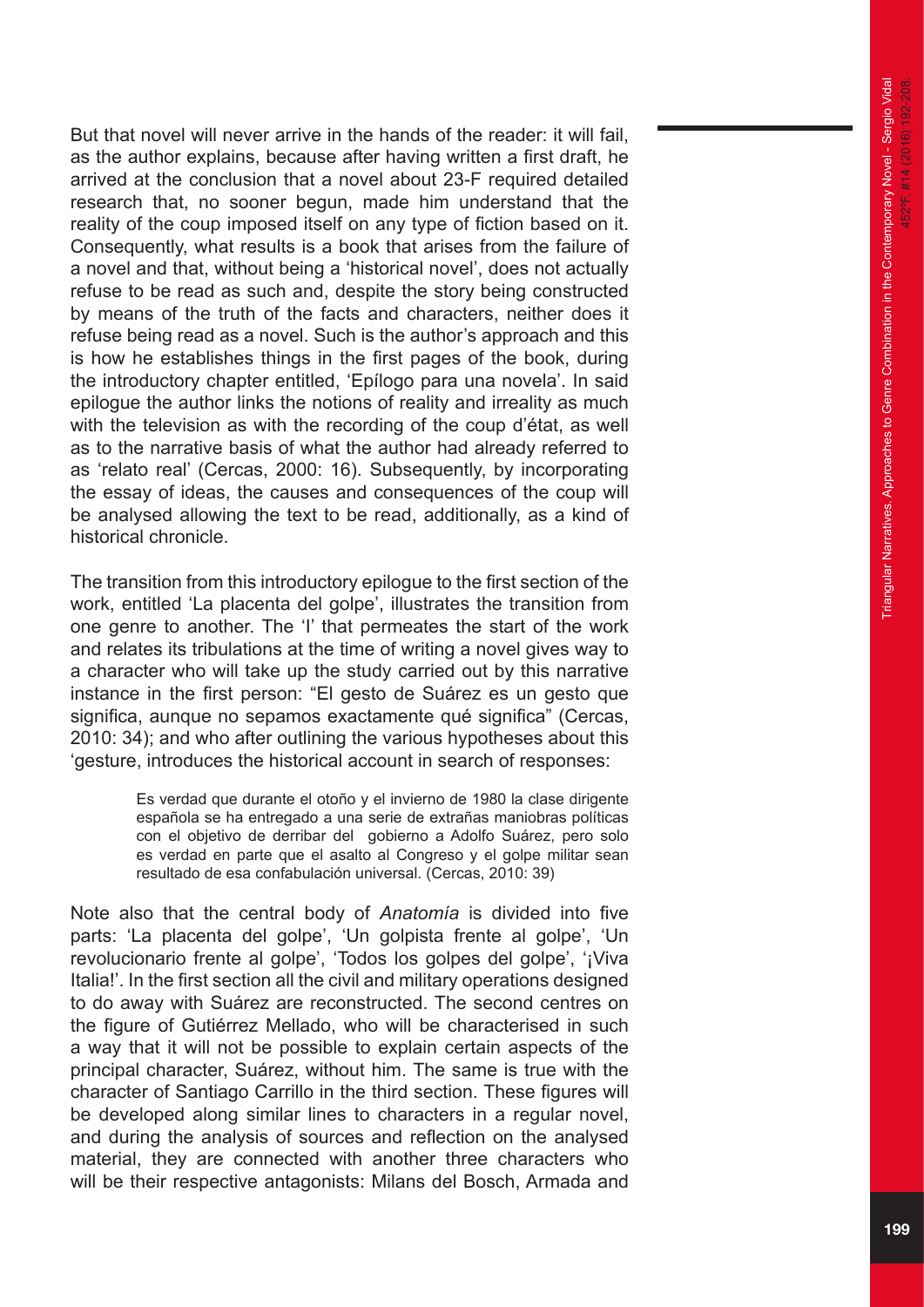Tejero. In this way the author creates the effect of a story that has its perfect headcount of characters.

But this triple relation will come to represent the idea that the coup was in fact made up by three coups: one by each protagonist. Consequently, the coup fails because each of its organisers had a different objective. In this way, the run through of these ideas constitutes a theory of historical character that could be accepted as the result of said investigation. In the face of this, the 'Prólogo de una novela' with which the book ends completes this play of *alter text* that began with the 'Epílogo' that opens the work, and perfects the triangular narrative thanks to a return to the first person narration, allowing for different readings and interpretations of the nature of the text:

> Lo entendí. Creo que esta vez lo entendí. Y por eso unos meses más tarde, cuando su muerte (la del padre del autor) y la resurrección de Adolfo Suárez en los periódicos formaron una última simetría, la última figura de esta historia, yo no pude evitar preguntarme si había empezado a escribir este libro no para intentar entender a Adolfo Suárez o un gesto de Adolfo Suárez sino para intentar entender a mi padre, si había seguido escribiendo para seguir hablando con mi padre, si había querido terminarlo para que mi padre lo leyera y supiera que por fin había entendido, que había entendido que yo no tenía tanta razón y él no estaba tan equivocado, que yo no soy mejor que él, y que ya no voy a serlo. (Cercas, 2010: 437)

#### **1.2** *HHhH*

This more personal and autobiographical aspect also plays an important role in the conception and development of the narrative structure of *HHhH*. In presenting the origin and motivations behind his work, Binet expresses the following:

> No recuerdo exactamente cuándo me habló mi padre de esta historia por primera vez, pero vuelvo a verlo, en mi cuarto de HLM, pronunciando las palabras «partisanos», «checoslovacos», quizá la de «atentado», con toda certeza la de «liquidar», y a continuación esta fecha: «1942» Yo había encontrado en su biblioteca una Historia de la Gestapo, escrita por Jacques Delarue, y había empezado a leer algunas páginas. Mi padre al verme con ese libro en las manos, me hizo algunos comentarios de pasada: mencionó a Himmler, el jefe de la SS, y luego a su brazo derecho, Heydrich, protector de la Bohemia-Moravia. Me habló de un comando checoslovaco enviado por Londres y de ese atentado. […] También emprendo este libro para devolverle algo de eso: el resultado de unas pocas palabras ofrecidas a un adolescente por ese padre que, en aquel entonces, no era todavía profesor de historia pero que, con unas cuantas frases imperfectas, sabía contarla muy bien. (Binet, 2011: 11)

Laurent Binet's first work, *HHhH*, reconstructs one of the significant heroic feats of the resistance during World War II: the assassination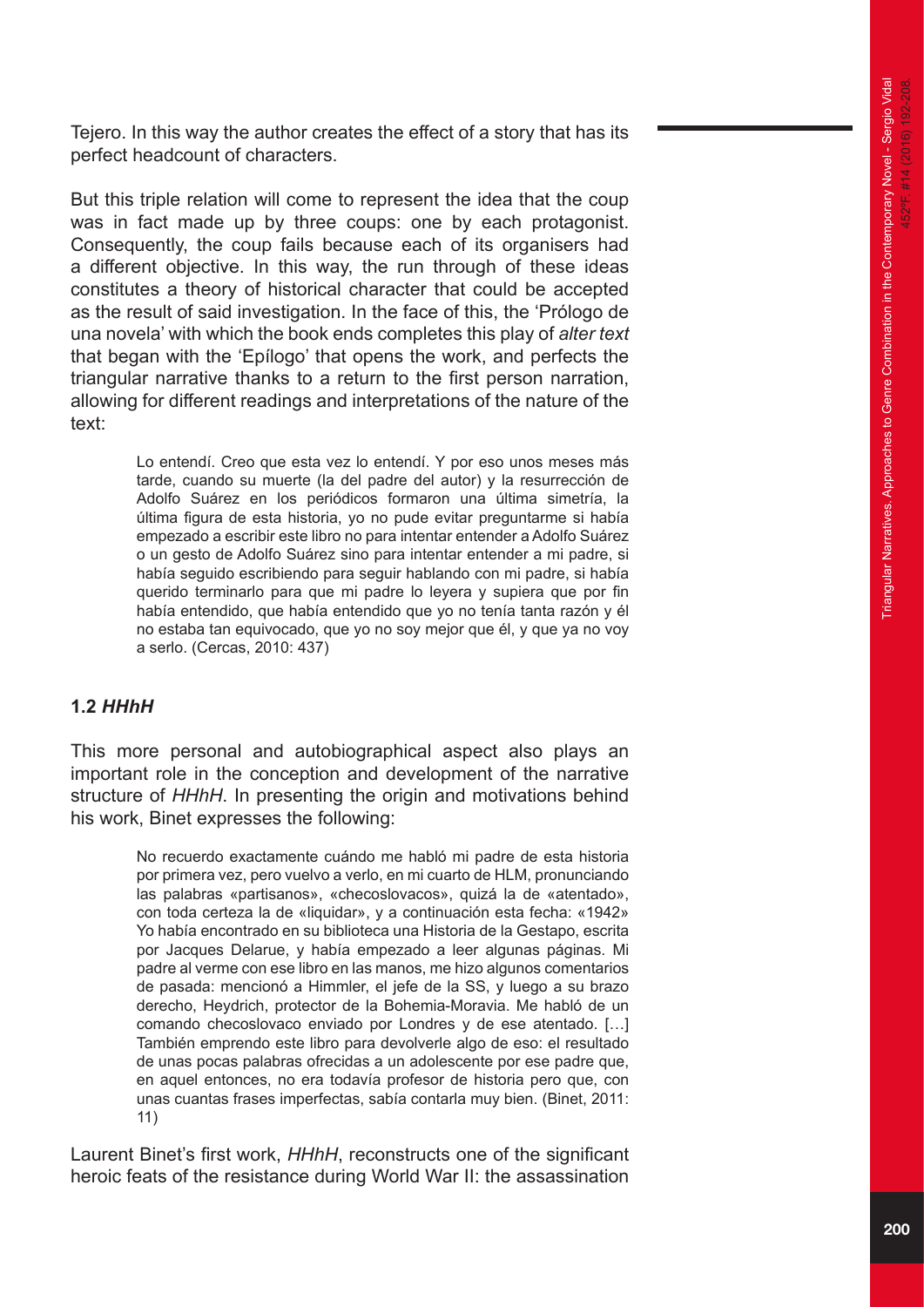of Reinhard Heydrich in Prague. The attack was part of one of the operations directed by the Czech government during its exile in England. The mission, known as Operation Anthropoid, was brought about by the paratroopers Kubiš and Gabčik who, with the help of the Czech resistance, managed to end Heydrich's life, although they did not escape the city alive. The narrator coincides with the figure of the author himself who in turn is one of the characters in the story, explicitly refusing to renounce his true identity, that is, Laurent Binet. This author-narrator-character does not form part of the account of Heydrich and Operation Anthropoid, but rather, as happens with *Anatomía*, fulfils the narrative function of a unifying thread. In this sense, Binet says he wants to write a novel about Operation Anthropoid, but behind the title of *HHhH* hides the phrase 'Himmlers Hirn heist Heydrich' ('Himmlers brain is called Heydrich'), so the narration, including the preparation for the attack, the historical context and the characters, will be constructed principally around said figure.

In this novel the narrator seems so full of prejudice regarding the genre of novelistic fiction (more specifically with the historical novel) that he ends up reassessing its foundations: "Hay algo más vulgar en realidad que un personaje inventado?", and he adds: "Sé que reduzco a este hombre (Gabčik) al vulgar acto de personaje, y sus actos al de la literatura" (Binet, 2011: 11). So to alleviate his literary malaise, the author will analyse numerous sources originating from the annals of history, cinematographic productions, literary works and a great many others that come from personal investigation. The objective is none other than to be as accurate as possible in his interpretation, his handling the facts and his reconstruction of a story faithful to the events. Binet also establishes, among other rules, that the dialogue of his account will be invented, except for that which comes from reliable sources. With this particular approach, the author tries, against the odds, to write a novel that takes history as its raw material, but also moves away from fiction, from the encyclopaedic manual of history and in turn, from the historical novel. Binet is testing out new forms and expanding the boundaries of the genre.

From the point of view of its external structure, the work is divided into two parts. In the first, the historical context of Heydrich's life, the forging of Operation Anthropoid and World War II as well as the lead up to it are reconstructed. The second part, somewhat more irregular in expanse and approach, depicts the immediate consequences of the attack. The internal structure of *HHhH* is, however, more complex. There are a huge number of themes contained within the 257 sequences of which the book is composed, which can be reduced to four fundamental categories. Firstly, he examines 'Operation Anthropoid', which includes all the preparations for the attack, the profiles of its heroes, their lives within the Czech resistance and the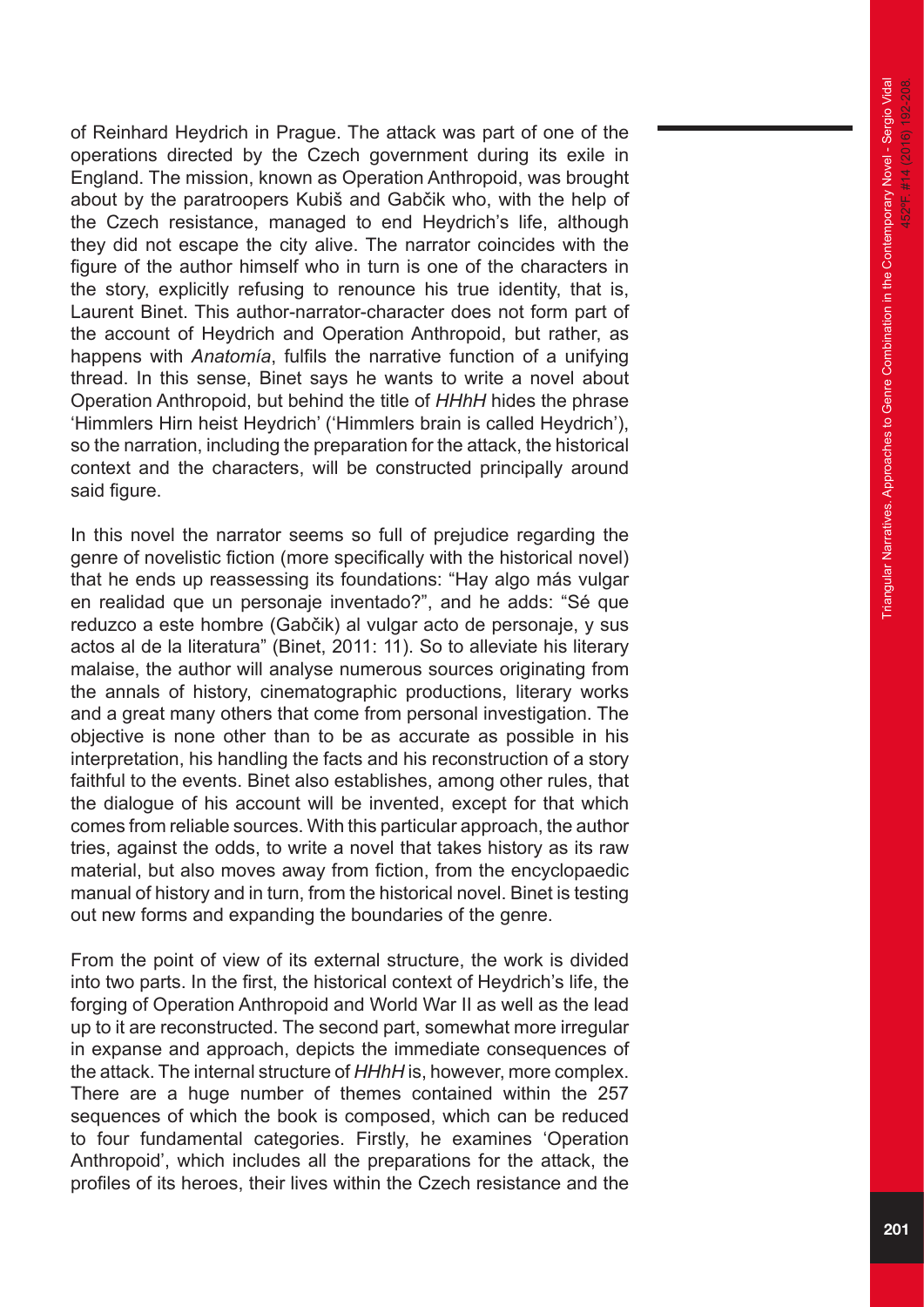perpetration of the attack. The second category is the 'Historical context', through which the author explains how the relations between each of the participating countries gradually develops, as well as the principle characters prior to and during the war. The third category is 'Treatment of the writing', in whose episodes the author will present his process of analysing the information and its application to the writing process. And the final category is 'Heydrich', whose sections will highlight the character by adopting different angles, such as his family or his life in service of the Reich.

'Treatment of the writing' is the frame within which the narration develops into an essay on how to write a specific type of novel. 'Heydrich', 'Historical context' and 'Operation Anthropoid' prefigure the historical component of the work. But all this ought to be considered within a broader framework, given that *HHhH* could be considered as a novel that reconstructs the life of Heydrich and the attack that finished him, but all in a context in which we gain insight into the efforts of Binet, who wants to write a novel of historiographical character while trying at all costs to avoid entering into the realm of the historical novel. Once again, as happened in *Anatomía*, the narrative instance in first person brings the essayist function closer to the historical function and, on the other hand, to the novel, allowing the reader to partake in the reconstruction of the World War II context, the investigation and recounting of one of its significant incidents, as well as the reflections that the author outlines in his exploration of said connections.

## **2. Genre contradictions**

In spite of their indicated similarities, the comparative study of both works also brings to light a series of differences that affects our understanding of its respective genres. While Javier Cercas builds his theories regarding the coup through an analysis of sources that are gathered in a bibliographic section, in *HHhH* the analysis of the sources is less rigorous than in *Anatomía*. If Cercas' work aspires to be read as a novel, an objective that has not remained free from debate (Pujante Segura and Martínez Arnaldos, 2010; Romeu Guallart, 2011), Binet's purpose is to construct a novel in which methodical rigour does not always seem to be a fundamental requisite. In its first edition, *HHhH* did not include a bibliography, as is also true of its Spanish and English translations, whereas the Italian version includes photographic material, a glossary and a 'testi citati' in which the author gathers the sources he used in reconstructing the historical storyline. This emphasises the existence of a choice of genre, but also the contradictions when it comes to combining them given that the inclusion of a bibliography might lead the reader to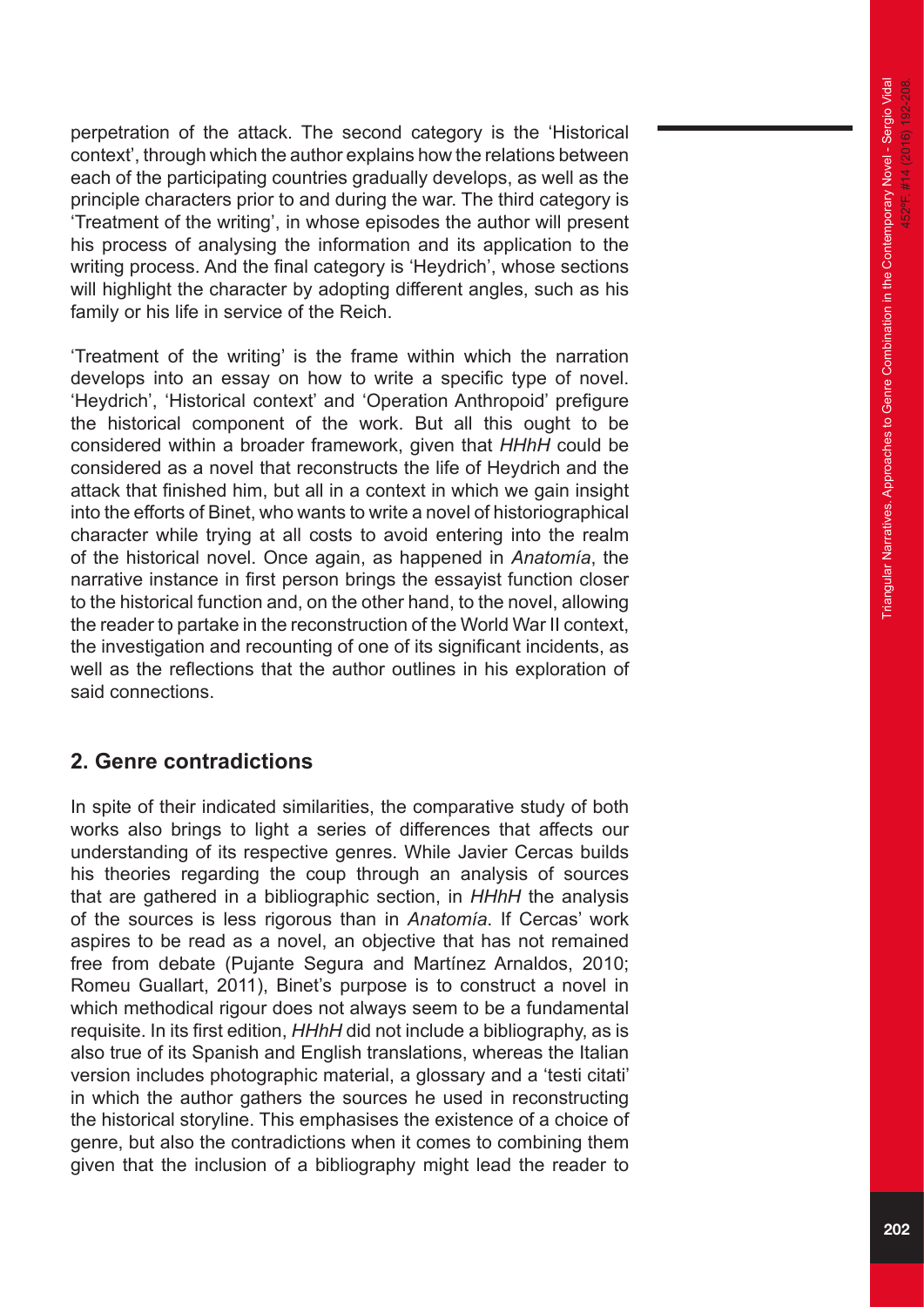believe that the work is being distanced from the novel. But there is a more interesting detail that to a large degree affects the reception of the genres in *HHhH*. There is a work entitled *The Assassination of Heydrich* (1973) by Miroslav Ivanov, that meticulously reconstructs the build up to Operation Anthropoid and its outcome through the testimonies of some its survivors. On this, Binet has the following to say:

> Al releer uno de los libros que constituyen la base de mi documentación, un conjunto de testimonios sobriamente reunidos por un historiador checo, Miroslav Ivanov, bajo el título de *El atentado contra Heydrich*, publicado en la vieja colección verde «Aquel día» (en la que también se encuentran *El día más largo* y *¿Arde París?*), compruebo con estupor la cantidad de errores que tengo con respecto a Gabčik. (Binet, 2011: 129)

The reference to this work dissolves almost completely in the novel and does not even feature in the bibliography that the author includes in the Italian version. Yet Binet reproduces, almost word for word, the contents of Ivanov's work over the course of two hundred pages in *HHhH*, even to the point of copying passages such as the following:

> En un piso de Praga, en el barrio de Smíchov, dos hombres esperan. El timbre de la puerta los sobresalta. Uno de ellos se levanta y va a abrir. Entra un hombre bastante alto para la época. Es Kubiš.

-Soy Ota ―dice.

-Y yo Jindra ―le responde uno de los hombres.

Jindra es el nombre de uno de los más activos grupos de resistencia organizado en el seno de una asociación deportiva y de cultura física, los Sokols.

Le sirven té al recién llegado. Los tres hombres guardan un denso silencio que acaba por romper el que se ha presentado con el nombre de la organización:

-Ha de saber que la casa está vigilada y que cada uno de nosotros tiene algo en su bolsillo.

Kubis sonríe y saca una pistola de su americana (en realidad, lleva otra en la manga):

-A mí también me gustan los juguetes ―dice.

-¿De dónde viene usted?

-No puedo decírselo.

-¿Por qué?

-Nuestra misión es secreta.

-Pero ya le ha confiado a varias personas que usted venía de Inglaterra… -¿Y qué?

Imagino un silencio.

-No se sorprenda por nuestra desconfianza, no carecemos de agentes provocadores en este país. (Binet, 2011: 220-221)

-I am Ota, he said.

-And I am Jindra, I replied.

-We shook hands, each watching the other, Pechacek brought tea as we drank it in silence –the conversation would not get under way. I made up my mind to start.

-I'd just like to point out that this house is guarded and that each of us has something in his pocket.

He smiled, and without a word took a pistol from his jacket. Then he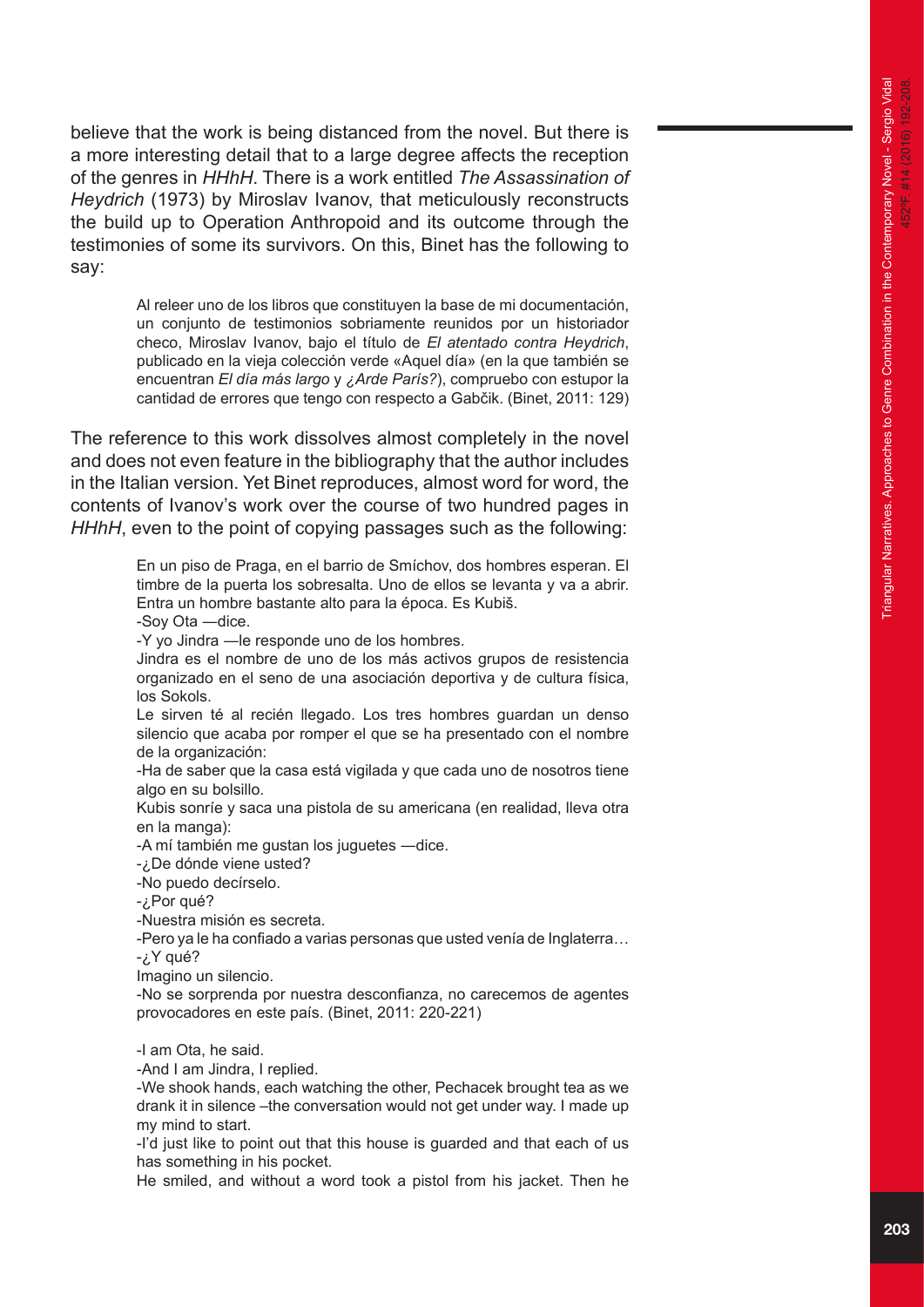added: -I'm fond of these gadgets, too. -Where do you come from? -I can't tell you. -Why not? -Our mission is secret. -But you've already told several people that you came from England. -What of it? -You mustn't be surprised at our lack of trust. There are a good many agents provocateurs in this country. (Ivanov, 1973: 34-35)

This fits in with the idea of reproducing dialogue when it comes from reliable sources (Binet 2011: 30-31), but the debt to this work is immense and the absence of references to the same could reveal that once he started writing his novel, Binet was able to find almost everything relating to 'Operation Anthropoid', therefore perhaps the most convenient thing was to make Ivanov's work pass unnoticed and divert the attention towards the figure of Heydrich. However, the historiographical value of his work continues, hidden, though clearly questioned given the lack of rigour in the use of his sources.

On the other hand, all the author-narrator's interventions in the process of constructing the novel revolve around how to avoid creating an historical novel without abandoning the field of the historical genres. This initial approach gives way to fiction, with the personification of the author in the recreation of certain strictly historical scenes. Binet finely tunes the genres in combination ensuring that fiction respects nothing and that, if he visualises the first encounter between the two paratroopers who assassinate Heydrich (of whom there seems to exist no documentation), it would mean the victory of fiction over reality (Binet, 2011: 131). The final chapter of the work seems to depict this encounter through the dreamt up scene in which both characters travel by boat to England to join the government forces in exile. Does Binet hope to conclude that it is impossible to novelise historical events without fiction? It is very possible that the author wished to show the narrator's failure so long as it constitutes a character in the novelistic account, but having arrived at that point Binet had already demonstrated more than adequately that it is possible to move within the sphere of historical genres without needing to fall into writing an historical novel.

And if in Binet the end of the historical account coincides with the end of the novelistic account (the death of Heydrich and of the paratroopers), in Cercas the end of the historical account coincides with the end of the thesis. And although the author grants himself irregular stylistic licences one would not find in historical texts, such as comparative structures or redundancies, it is possible for the reader of *Anatomía* to encounter a lack of alternation between narrative passages and descriptive passages, which represents, in a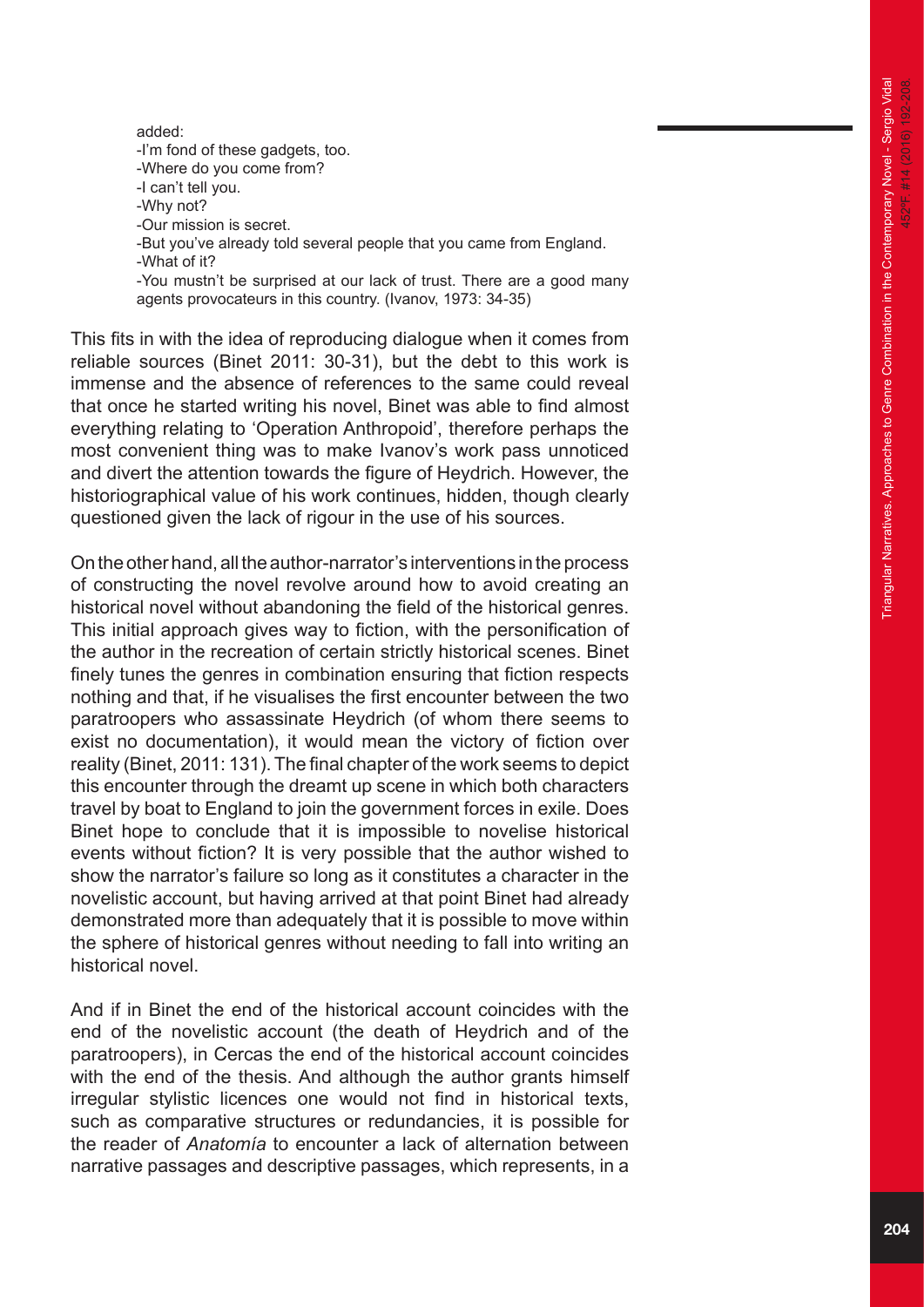way, one of the very features of novelistic narration (Todorov, 1990). This is something we do find in other works by the same author, such as, for example, *Soldados de Salamina* (2001) or even in *El impostor* (2014), two works technically linked to *Anatomía*. In this sense, the argumentative approach delimits the narrative approach, which is why the tension of the narrative elements seems to be placed at the service of the former.

Finally, there are those who have seen in the work of Cercas an example of chronicle closer to journalism than to the historical genre. The almost thirty interceding years between the composition of the work and the coup d'état could challenge the value of *Anatomía* as a journalistic text, despite the author's frequent forays into journalism. Cercas himself speaks of the reporters of the time and of their work from Congress at the start of the eighties, so imagining a journalist writing thirty years after an event from that period seems quite anachronistic. At least, this is what Kerrane and Yagoda (1998) suggested when they presented the conditions a text must meet in order to be considered literary journalism, one of which was proximity between the events and the writing process. The case of *Anatomía* contrasts with examples such as *Ten Days That Shook the World* (1919) by John Reed, about the 1917 Russian Revolution, written and published almost immediately afterward, and with the aforementioned novel by Capote, *In Cold Blood* (1966), published six years after the Kansas homicide. The almost thirty years separating the writing of *Anatomía* from the events of the coup bring this work closer to the historical genre.

### **3. New directions in contemporary narrative**

If works such as *Pamela*, *Tristram Shandy*, *The Man Without Qualities* or *Pale Fire* put different types of discourse at the service of the novel, while keeping its functions reduced to one metafunction (generally speaking, those discourses did not fulfil within the text the function they could fulfil outside of themselves), the works analysed represent an attempt to maintain the three functions of genre in a fluid transition. In this way the dominant genre shifts from one genre to another in a triangular narrative that improves upon earlier models in what can be considered a rupture or an expansion of the canon. In combining essay and novel, Cercas and Binet have incorporated a genre that reinforces this relation and favours transgenre and interdisciplinary links between historical and literary genres, challenging the boundaries imposed up to that point in the field of historiography. In order to do this, it has been essential to incorporate the figure of the author into the text, representing the narrator who, by way of explanation of his objectives and the results of his investigations, will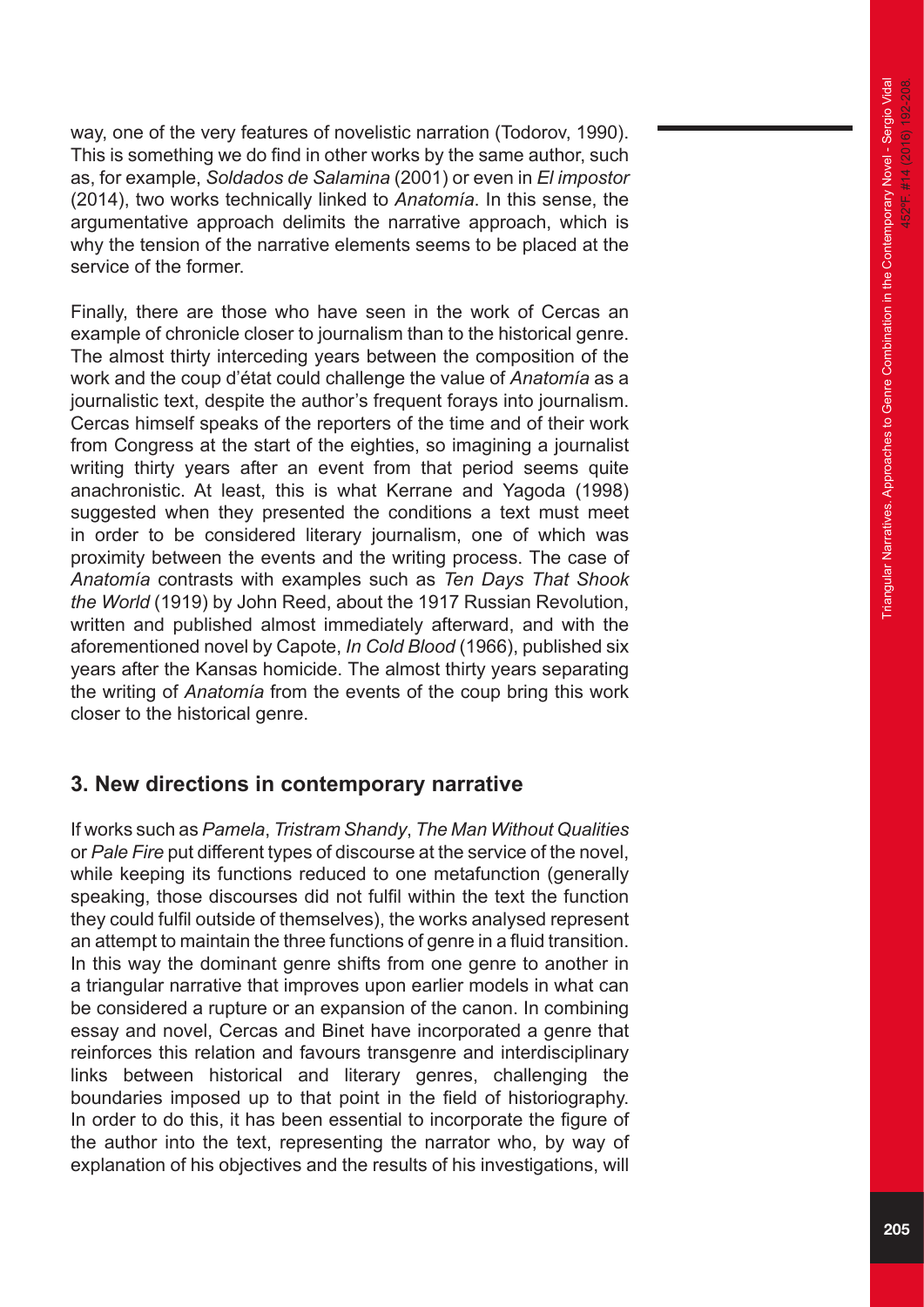succeed in satisfactorily exploring themes that previously remained limited to historians. History can now be treated appropriately without resorting to fiction and without necessarily abandoning the sphere of the novel.

Although the rigour of the historiographical component is questionable in *HHhH*, it is impossible to deny the truthfulness of the facts and (to the degree that the unjust appropriation of material allows) the investigation that the author demonstrates having carried out. Likewise, the novelistic component in *Anatomía de un instante* can have a weak presence, but the structure of the work and the complex portrayal of characters ensures that behind it can be discerned a clear choice of genre on the author's part. In fact, in Cercas we can observe a transition in his treatment of historical themes that goes from *Soldados de Salamina*, in which a young journalist reconstructs the facts that allow Rafael Sánchez Mazas, founder of the Falange, to escape with his life from a firing squad, to *El impostor*, in which Cercas himself appears fully characterised as a hardworking man investigating the scandal caused by Enric Marco, the man who feigned having survived the concentration camps and who presided over an important survivor's association. Although that young journalist from *Soldados de Salamina* was already merging with the figure of Cercas himself, it was not until *Anatomía* that the representation of the author was decisive through the use of a difficult configuration, playing with the role of the 'I' in order to advance the analysis of recent history in Spain. Subsequently, the solid characterisation of the author himself and of his son, converted into strong characters of a non-fiction account in *El imposter* will come to confirm that the formula of *Anatomía* was valid for this purpose.

That necessity to create a mixed genre in which all literary manifestations converge, which found an important model in Sterne's work, has been justified over the centuries and crystallised in specific combinations of genres. The novel, which was established as a genre thanks to the 19<sup>th</sup> century model and which, through various transitions, returned to express itself thanks to the adoption of the objective technique on the part of literary journalism, now accesses the historiographical genres. And it does so by taking advantage of the same technique, although this time through use of the first person – which refuses that subjectivity so characteristic of the testimonial genres – and of the wide range of possibilities that interdiscursive connections offer. Both objectivity and interdiscursivity represent, precisely, the two significant elements that have determined the evolution of the novel throughout the past century and which point definitively towards a new way of looking to the future.